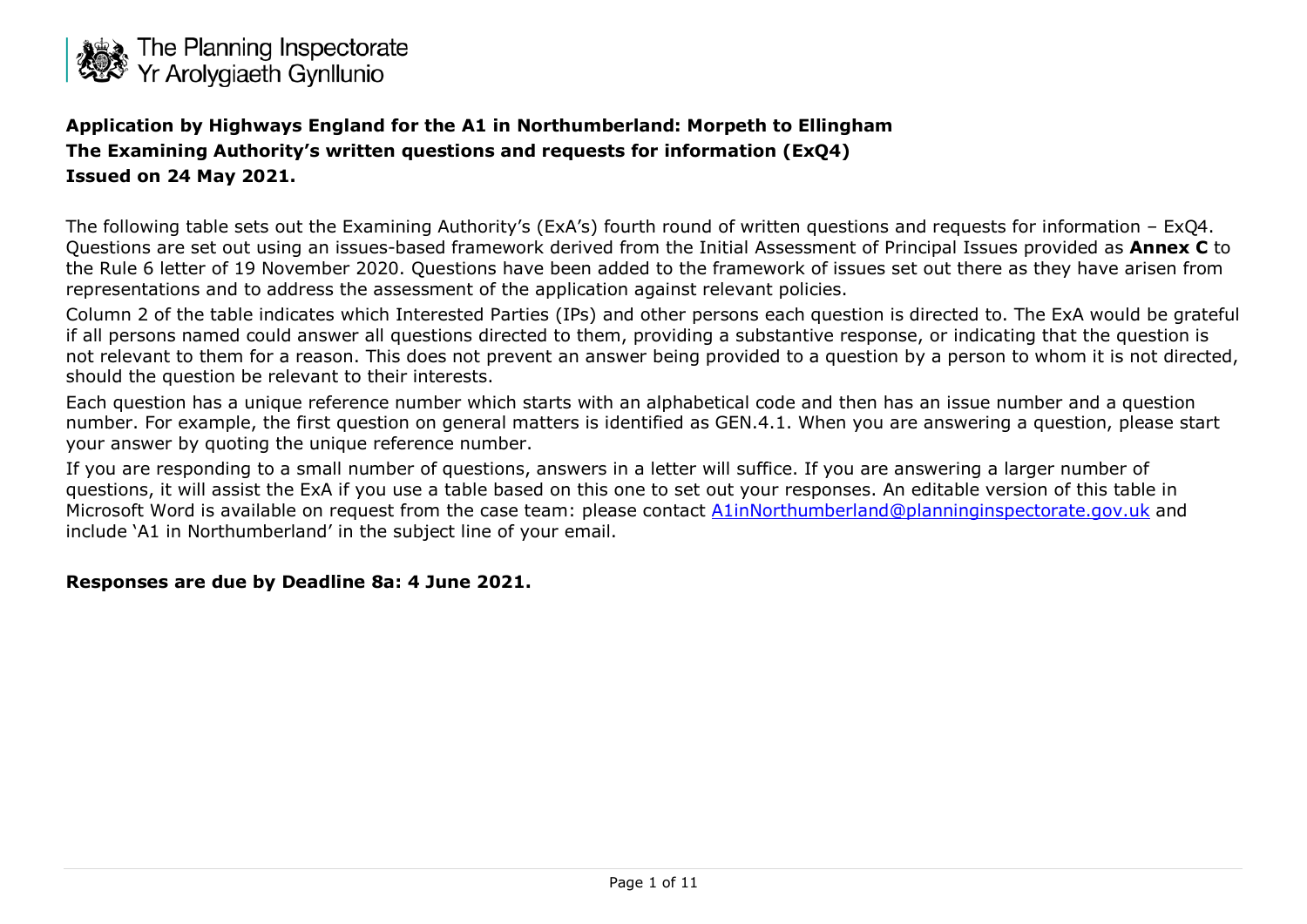

### **Abbreviations used:**

| <b>ARN</b>  | Affected Road Network                             | <b>NCC</b>    | Northumberland County Council                     |
|-------------|---------------------------------------------------|---------------|---------------------------------------------------|
| Art         | Article                                           | <b>NE</b>     | Natural England                                   |
| <b>BoR</b>  | <b>Book of Reference</b>                          | <b>NNNPS</b>  | National Networks National Policy Statement       |
| <b>CA</b>   | <b>Compulsory Acquisition</b>                     | <b>NSIP</b>   | Nationally Significant Infrastructure Project     |
| <b>CEMP</b> | <b>Construction Environmental Management Plan</b> | <b>PA2008</b> | The Planning Act 2008                             |
| <b>dDCO</b> | Draft DCO                                         | <b>PRoW</b>   | Public Right of Way                               |
| <b>DMRB</b> | Design Manual for Roads and Bridges               | R             | Requirement                                       |
| EA          | <b>Environment Agency</b>                         | <b>REAC</b>   | Register of Environmental Actions and Commitments |
| <b>EIA</b>  | <b>Environmental Impact Assessment</b>            | <b>RIS</b>    | Road Investment Strategy                          |
| EM          | <b>Explanatory Memorandum</b>                     | Sch.          | Schedule                                          |
| ES          | <b>Environmental Statement</b>                    | <b>SoCG</b>   | <b>Statement of Common Ground</b>                 |
| <b>ExA</b>  | <b>Examining Authority</b>                        | <b>SoR</b>    | <b>Statement of Reasons</b>                       |
| <b>HRA</b>  | <b>Habitats Regulations Assessment</b>            | SoS           | Secretary of State                                |
| <b>HEMP</b> | Handover Environmental Management Plan            | <b>SPA</b>    | Special Protection Area                           |
| IP(s)       | Interested Party (Parties)                        | ΤP            | <b>Temporary Possession</b>                       |
| <b>LEMP</b> | Landscape and Environmental Management Plan       | <b>TRA</b>    | <b>Traffic Reliability Area</b>                   |
| <b>LIR</b>  | Local Impact Report                               | <b>WCH</b>    | Walkers, cyclists and horse riders                |
| <b>LWS</b>  | Local Wildlife Site                               | <b>WSI</b>    | Written Scheme of Investigation                   |
| <b>MoU</b>  | Memorandum of Understanding                       |               |                                                   |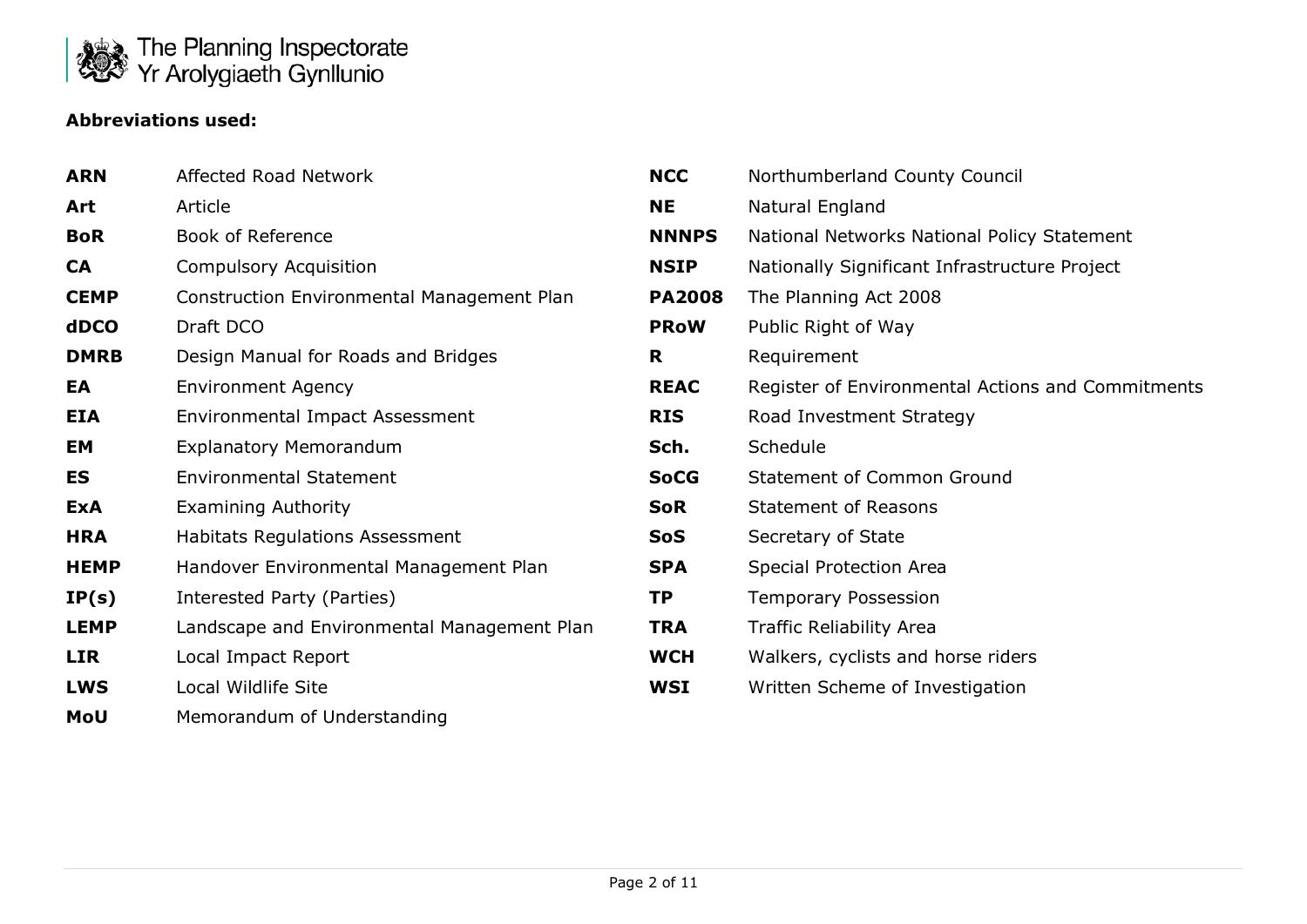

#### **The Examination Library**

References in these questions set out in square brackets (eg [APP-010]) are to documents catalogued in the Examination Library. The Examination Library can be obtained from the following link:

[https://infrastructure.planninginspectorate.gov.uk/wp-content/ipc/uploads/projects/TR010059/TR010059-000838-](https://infrastructure.planninginspectorate.gov.uk/wp-content/ipc/uploads/projects/TR010059/TR010059-000838-A1%20Northumberland%20Examination%20Library%20Morpeth%20to%20Ellingham.pdf) [A1%20Northumberland%20Examination%20Library%20Morpeth%20to%20Ellingham.pdf](https://infrastructure.planninginspectorate.gov.uk/wp-content/ipc/uploads/projects/TR010059/TR010059-000838-A1%20Northumberland%20Examination%20Library%20Morpeth%20to%20Ellingham.pdf)

It will be updated as the examination progresses.

#### **Citation of Questions**

Questions in this table should be cited as follows:

Question reference: issue reference: question number, eg GEN.4.1 - refers to question 1 in this table.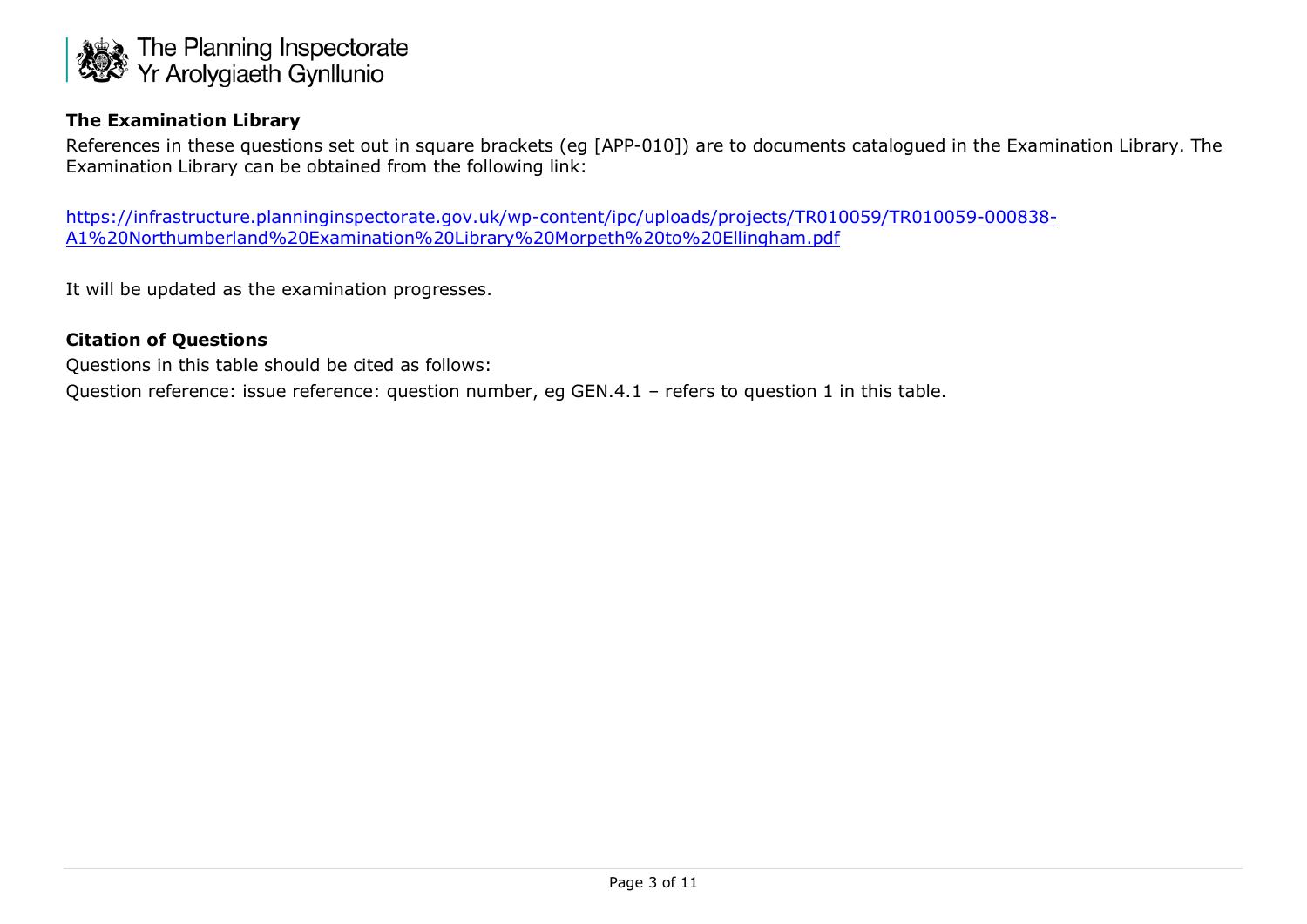

### **Contents**

| <b>GENERAL QUESTIONS</b>                         | 5  |
|--------------------------------------------------|----|
| AIR QUALITY AND EMISSIONS                        | 5  |
| BIODIVERSITY AND HABITATS REGULATION ASSESSMENTS | 5  |
| <b>CARBON EMISSIONS</b>                          | 6  |
| COMPULSORY ACQUISITION/TEMPORARY POSSESSION      | 6  |
| COMBINED AND CUMULATIVE EFFECTS                  | 6  |
| DRAFT DEVELOPMENT CONSENT ORDER                  |    |
| <b>GEOLOGY AND SOILS</b>                         |    |
| HISTORIC ENVIRONMENT                             |    |
| <b>LANDSCAPE AND VISUAL</b>                      | 8  |
| <b>MATERIAL RESOURCES</b>                        | 9  |
| <b>NOISE AND VIBRATION</b>                       | 9  |
| POPULATION AND HUMAN HEALTH                      | 9  |
| <b>TRAFFIC AND TRANSPORT</b>                     | 10 |
| <b>WATER ENVIRONMENT</b>                         | 10 |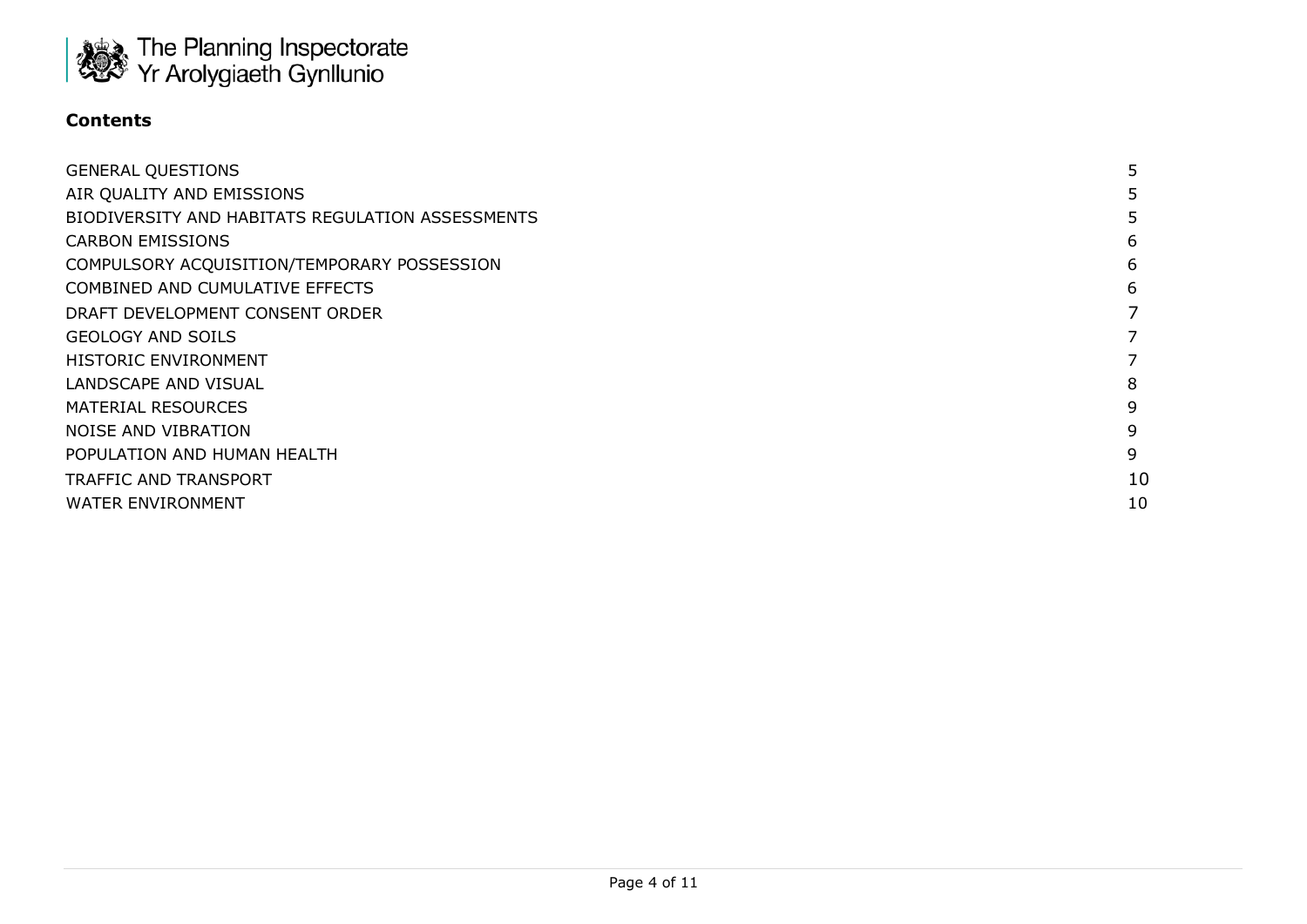| ExQ4           | <b>Question to:</b>       | <b>Question:</b>                                                                                                                                                                                                                                                                                                                                                                                               |  |
|----------------|---------------------------|----------------------------------------------------------------------------------------------------------------------------------------------------------------------------------------------------------------------------------------------------------------------------------------------------------------------------------------------------------------------------------------------------------------|--|
|                | <b>GENERAL QUESTIONS</b>  |                                                                                                                                                                                                                                                                                                                                                                                                                |  |
|                |                           | The ExA does not wish to ask any further questions on this topic at this point in the<br>Examination.                                                                                                                                                                                                                                                                                                          |  |
|                |                           |                                                                                                                                                                                                                                                                                                                                                                                                                |  |
|                | AIR QUALITY AND EMISSIONS |                                                                                                                                                                                                                                                                                                                                                                                                                |  |
|                |                           | The ExA does not wish to ask any further questions on this topic at this point in the<br>Examination.                                                                                                                                                                                                                                                                                                          |  |
|                |                           |                                                                                                                                                                                                                                                                                                                                                                                                                |  |
|                |                           | <b>BIODIVERSITY AND HABITATS REGULATIONS ASSESSMENT</b>                                                                                                                                                                                                                                                                                                                                                        |  |
| <b>BIO.4.1</b> | Applicant                 | The Environment Agency (EA) [REP5-044] [REP7-021] and Natural England (NE) [REP5a-<br>004] both state that the proposed changes to the application would result in the loss of<br>natural riverbank habitat and therefore there is a need for compensatory habitat to be<br>provided to offset the damage/ loss to the River Coquet and Coquet Valley Woodlands Site<br>of Special Scientific Interest (SSSI). |  |
|                |                           | The EA also states that the mitigation measures outlined in the Deadline 4 Environmental<br>Statement Addenda [REP4-061] [REP4-063] [REP4-064] only partially lessen the impact<br>and cannot be viewed as an appropriate alternative to a naturally functioning system.                                                                                                                                       |  |
|                |                           | The Applicant is asked to explain how it has considered suitable compensation elsewhere<br>within the River Coquet system to offset the impacts on the riverine habitat for which the<br>SSSI is designated?                                                                                                                                                                                                   |  |
| BIO.4.2        | Applicant                 | In its Relevant Representation (RR) submitted at Deadline 7a the Woodland Trust<br>requested that the Applicant explores all potential options that would ensure the safety of<br>the existing and new bridges while avoiding loss of ancient woodland.                                                                                                                                                        |  |
|                |                           | In responding to the RR submitted by the Woodland Trust, the Applicant is asked to<br>demonstrate what other options were considered to avoid the loss of additional ancient<br>woodland.                                                                                                                                                                                                                      |  |
| <b>BIO.4.3</b> | Applicant                 | In its RR submitted at Deadline 7a NE reiterated its comments on the proposed changes to<br>the application made at Deadline 5a [REP5a-004].                                                                                                                                                                                                                                                                   |  |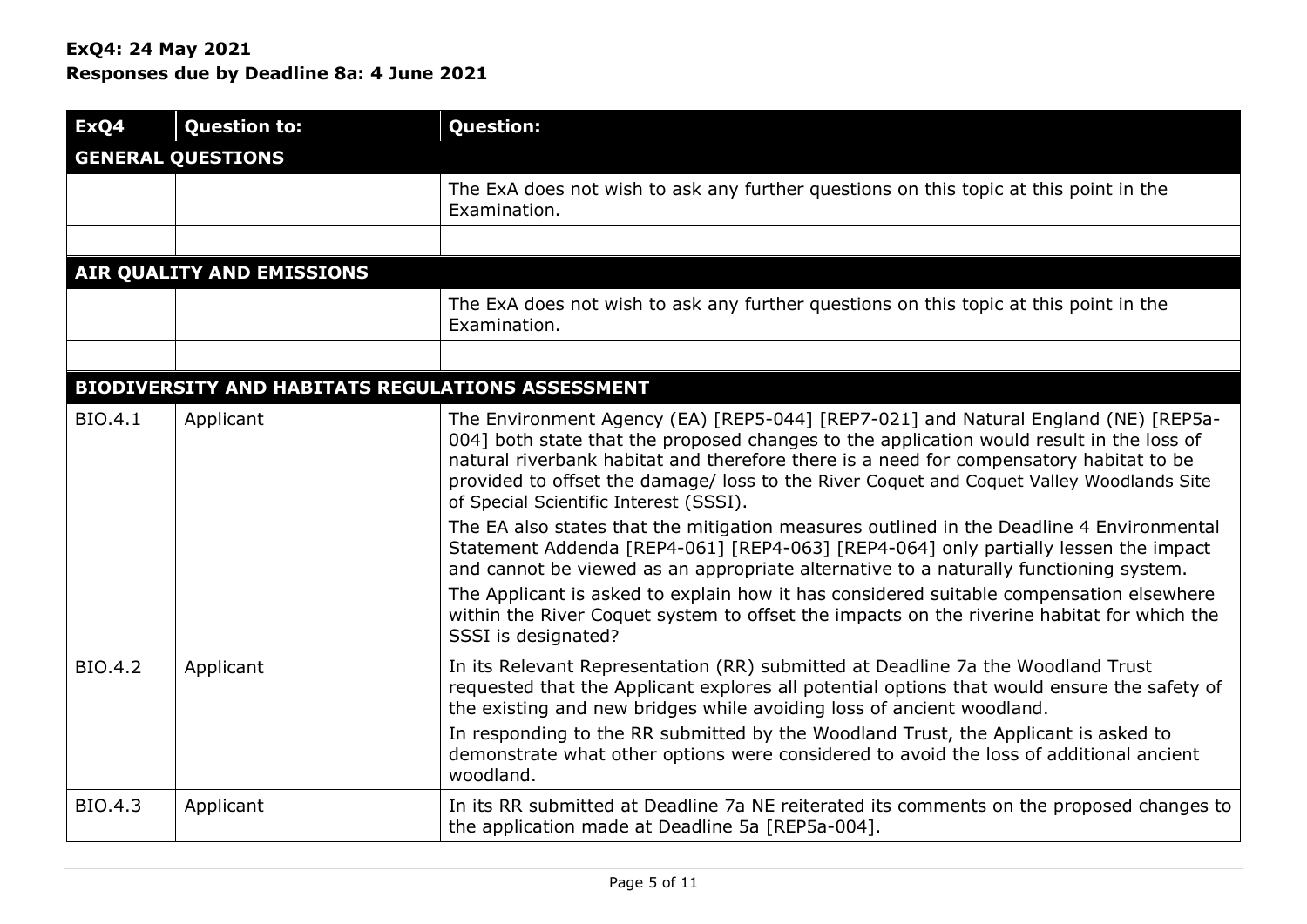| ExQ4    | <b>Question to:</b>                    | <b>Question:</b>                                                                                                                                                                                                                                                                                                                                                                                                                                                                                                   |
|---------|----------------------------------------|--------------------------------------------------------------------------------------------------------------------------------------------------------------------------------------------------------------------------------------------------------------------------------------------------------------------------------------------------------------------------------------------------------------------------------------------------------------------------------------------------------------------|
|         |                                        | In responding to the RR submitted by NE, the Applicant is asked to address the effect of<br>the loss of the loss of natural bankside habitats and the impact of the proposed works on<br>sediment supply from the surrounding slopes.                                                                                                                                                                                                                                                                              |
|         |                                        | HABITATS REGULATIONS ASSESSMENT (HRA) REPORT                                                                                                                                                                                                                                                                                                                                                                                                                                                                       |
| BIO.4.4 | <b>NE</b>                              | The Revised HRA [REP4-056] applies the Conservation Objectives from the Northumbria<br>Coast SPA to the Northumbria Coast Ramsar (Table 2-2, p.37).                                                                                                                                                                                                                                                                                                                                                                |
|         |                                        | Does NE agree that these objectives are appropriate?                                                                                                                                                                                                                                                                                                                                                                                                                                                               |
| BIO.4.5 | Applicant                              | The Applicant is requested to identify any factors that might affect the certainty of the<br>implementation of the mitigation measures listed in paragraphs 4.2.1 and 4.2.2 of the<br>revised HRA [REP4-056]?                                                                                                                                                                                                                                                                                                      |
| BIO.4.6 | <b>NE</b>                              | Does NE agree with the conclusions of the revised HRA [REP4-056]?                                                                                                                                                                                                                                                                                                                                                                                                                                                  |
|         |                                        |                                                                                                                                                                                                                                                                                                                                                                                                                                                                                                                    |
|         | <b>CARBON EMISSIONS</b>                |                                                                                                                                                                                                                                                                                                                                                                                                                                                                                                                    |
|         |                                        | The ExA does not wish to ask any further questions on this topic at this point in the<br>Examination.                                                                                                                                                                                                                                                                                                                                                                                                              |
|         |                                        |                                                                                                                                                                                                                                                                                                                                                                                                                                                                                                                    |
|         |                                        | COMPULSORY ACQUISITION/TEMPORARY POSESSION                                                                                                                                                                                                                                                                                                                                                                                                                                                                         |
|         |                                        | The ExA does not wish to ask any further questions on this topic at this point in the<br>Examination.                                                                                                                                                                                                                                                                                                                                                                                                              |
|         |                                        |                                                                                                                                                                                                                                                                                                                                                                                                                                                                                                                    |
|         | <b>COMBINED AND CUMULATIVE EFFECTS</b> |                                                                                                                                                                                                                                                                                                                                                                                                                                                                                                                    |
| CC.4.1  | Applicant                              | NE [REP5a-004] states that, when the cumulative impact of the works on both northern<br>and southern banks of the River Coquet are assessed over the lifetime of the scheme, the<br>permanent loss of the natural bed and bank features, the decoupling of the channel from<br>the sediment supplied by the gorge slopes and the cessation of the natural evolution of<br>the channel over even a limited area of the SSSI, should be viewed as a significant impact<br>on this nationally important river system. |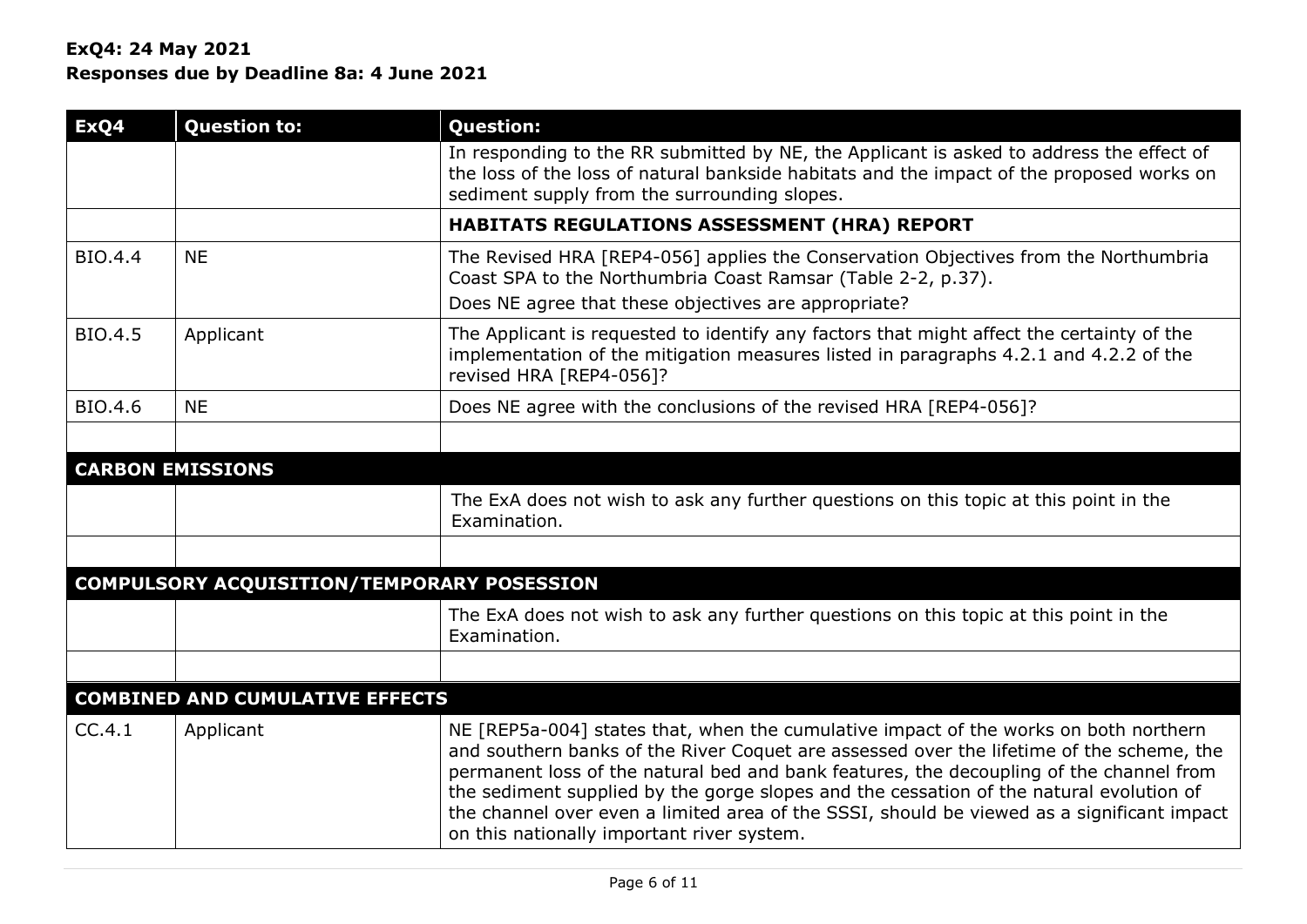| ExQ4   | <b>Question to:</b>                    | <b>Question:</b>                                                                                                                                                                                                                                                                                                                                                                                                                                                                                                                                                                                                                                                                                                                                                                                                             |
|--------|----------------------------------------|------------------------------------------------------------------------------------------------------------------------------------------------------------------------------------------------------------------------------------------------------------------------------------------------------------------------------------------------------------------------------------------------------------------------------------------------------------------------------------------------------------------------------------------------------------------------------------------------------------------------------------------------------------------------------------------------------------------------------------------------------------------------------------------------------------------------------|
|        |                                        | The Applicant is asked to comment on how it has assessed the combined and cumulative<br>impacts of the proposed change on the River Coquet and if it views such impacts as<br>significant.                                                                                                                                                                                                                                                                                                                                                                                                                                                                                                                                                                                                                                   |
|        |                                        |                                                                                                                                                                                                                                                                                                                                                                                                                                                                                                                                                                                                                                                                                                                                                                                                                              |
|        | <b>DRAFT DEVELOPMENT CONSENT ORDER</b> |                                                                                                                                                                                                                                                                                                                                                                                                                                                                                                                                                                                                                                                                                                                                                                                                                              |
|        |                                        | The ExA does not wish to ask any further questions on this topic at this point in the<br>Examination.                                                                                                                                                                                                                                                                                                                                                                                                                                                                                                                                                                                                                                                                                                                        |
|        |                                        |                                                                                                                                                                                                                                                                                                                                                                                                                                                                                                                                                                                                                                                                                                                                                                                                                              |
|        | <b>GEOLOGY AND SOILS</b>               |                                                                                                                                                                                                                                                                                                                                                                                                                                                                                                                                                                                                                                                                                                                                                                                                                              |
| GS.4.1 | Applicant                              | NE [REP5a-004] has highlighted concerns regarding the effects of the proposed changes<br>to the application on the geomorphology of the River Coquet. Furthermore, NE agrees with<br>the EA [REP6-053] [REP7-021] in relation to the Change Request Addenda in relation to<br>the geomorphological impacts of the proposal. The NE and EA believe that the proposed<br>bank stabilisation works, and the scour protection works will constitute a break in the<br>connectivity between the terrestrial and riverine habitat, with long-term implications for<br>local sediment supply in this area. This, in the view of NE and the EA does not constitute a<br>minor adverse impact.<br>Can the Applicant confirm why it considers that the permanent loss of natural riverbank<br>would constitute a minor adverse impact? |
| GS.4.2 | Applicant                              | NE [REP5a-004] states that proposed changes to the application will impact on how the<br>channel evolves over an area larger than the actual footprint of the proposed work,<br>leading to a longer-term deterioration of the channel, its flora and fauna.<br>Can the Applicant explain how the long-term consequences on the channel have been<br>assessed?                                                                                                                                                                                                                                                                                                                                                                                                                                                                |
|        |                                        |                                                                                                                                                                                                                                                                                                                                                                                                                                                                                                                                                                                                                                                                                                                                                                                                                              |
|        | <b>HISTORIC ENVIRONMENT</b>            |                                                                                                                                                                                                                                                                                                                                                                                                                                                                                                                                                                                                                                                                                                                                                                                                                              |
|        |                                        | The ExA does not wish to ask any further questions on this topic at this point in the<br>Examination.                                                                                                                                                                                                                                                                                                                                                                                                                                                                                                                                                                                                                                                                                                                        |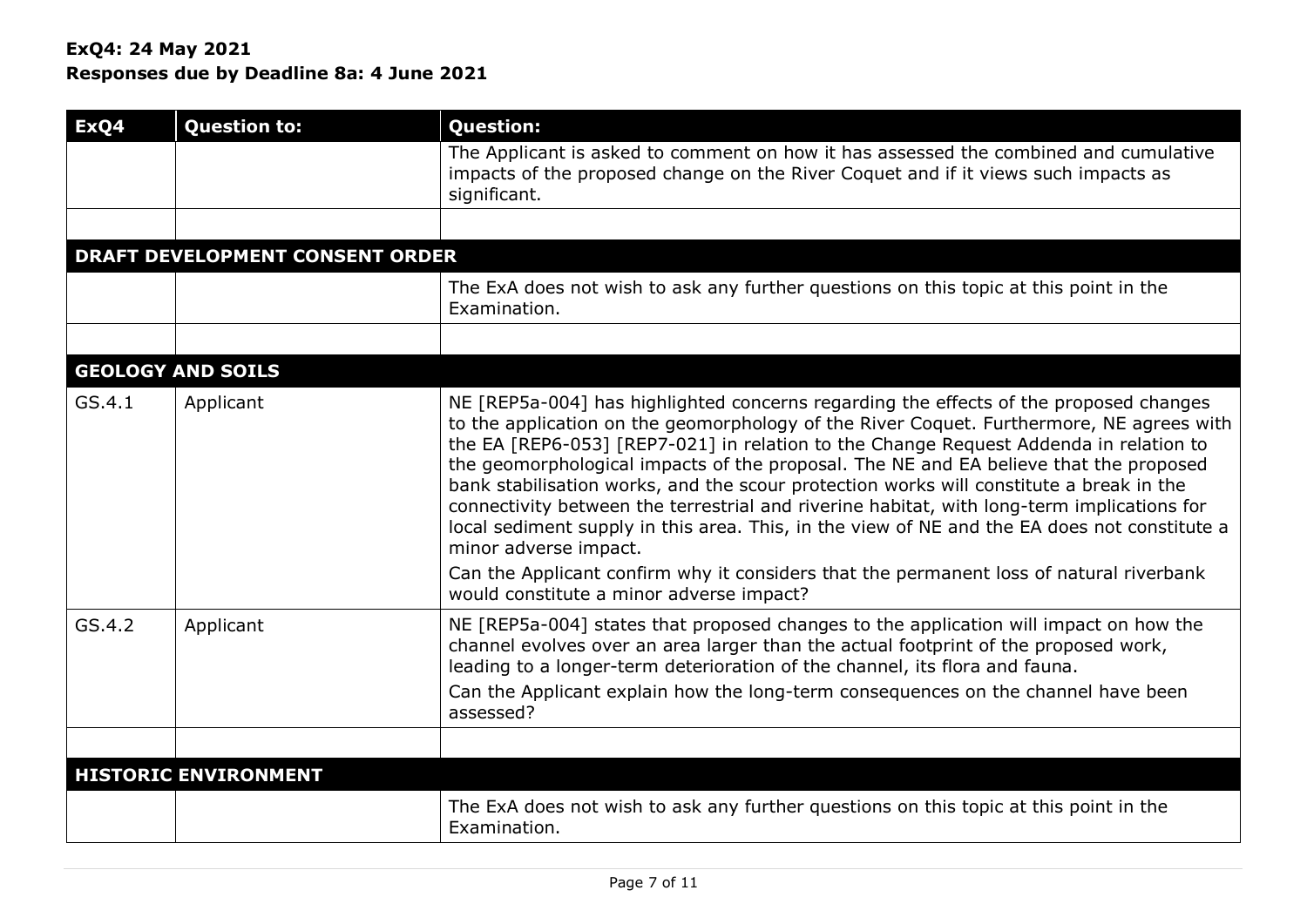| ExQ4                        | <b>Question to:</b> | <b>Question:</b>                                                                                                                                                                                                                                                                                                                                                                                                                                                                                                                                                                                                                                                                                                         |
|-----------------------------|---------------------|--------------------------------------------------------------------------------------------------------------------------------------------------------------------------------------------------------------------------------------------------------------------------------------------------------------------------------------------------------------------------------------------------------------------------------------------------------------------------------------------------------------------------------------------------------------------------------------------------------------------------------------------------------------------------------------------------------------------------|
|                             |                     |                                                                                                                                                                                                                                                                                                                                                                                                                                                                                                                                                                                                                                                                                                                          |
| <b>LANDSCAPE AND VISUAL</b> |                     |                                                                                                                                                                                                                                                                                                                                                                                                                                                                                                                                                                                                                                                                                                                          |
| LV.4.1                      | Applicant           | [REP4-062] Earthworks Amendments - Non-Technical Summary - Rev 1 states that<br>twenty-two receptors would experience beneficial visual impacts once the Earthworks<br>Amendments are constructed, as a result of the proposed soil bunds, the slackening of<br>slopes and raised levels of the junction 'bowls'. In addition, one residential receptor would<br>experience beneficial visual impacts as a result of the proposed increase in height of a<br>proposed bund, which would provide additional screening of the Scheme.<br>Can the Applicant provide further reasoning and explanation on how such visual impacts<br>were assessed in relation to the twenty-three identified receptors and why such impacts |
|                             |                     | have been assessed as a benefit?                                                                                                                                                                                                                                                                                                                                                                                                                                                                                                                                                                                                                                                                                         |
|                             |                     | Can the Applicant also confirm whether the effects of the above mentioned earthworks<br>have been assessed in relation to landscape?                                                                                                                                                                                                                                                                                                                                                                                                                                                                                                                                                                                     |
|                             |                     | Part A                                                                                                                                                                                                                                                                                                                                                                                                                                                                                                                                                                                                                                                                                                                   |
| LV.4.2                      | Applicant           | [REP4-062] Earthworks Amendments - Non-Technical Summary - Rev 1 states that<br>proposals for Part A of the Scheme would be achieved by a series of measures, including:                                                                                                                                                                                                                                                                                                                                                                                                                                                                                                                                                 |
|                             |                     | • The increase in height of soil bunds already proposed in the original ES would<br>maximise use of soil bunds for disposal of excess site material.                                                                                                                                                                                                                                                                                                                                                                                                                                                                                                                                                                     |
|                             |                     | Maximising of fill within slackened (gentler) slopes for re-use of site material, as<br>proposed in the original ES.                                                                                                                                                                                                                                                                                                                                                                                                                                                                                                                                                                                                     |
|                             |                     | Laying down additional material increasing some localised ground levels.<br>$\bullet$                                                                                                                                                                                                                                                                                                                                                                                                                                                                                                                                                                                                                                    |
|                             |                     | Raising levels of junction "bowls" (level or rounded rather than dished).<br>$\bullet$                                                                                                                                                                                                                                                                                                                                                                                                                                                                                                                                                                                                                                   |
|                             |                     | Can the Applicant confirm the proposed maximum height of the proposed soil bunds,<br>slopes and bowls and how the impacts have been assessed in terms of visual effects and<br>effects on the landscape?                                                                                                                                                                                                                                                                                                                                                                                                                                                                                                                 |
|                             |                     | Part B                                                                                                                                                                                                                                                                                                                                                                                                                                                                                                                                                                                                                                                                                                                   |
| LV.4.3                      | Applicant           | [REP4-062] Earthworks Amendments - Non-Technical Summary - Rev 1 states that there<br>would be a proposed reduction of imported materials of approximately 132,000 $m3$ (of<br>which approximately 88,000 $m3$ is from Part A of the Scheme) compared to the original                                                                                                                                                                                                                                                                                                                                                                                                                                                    |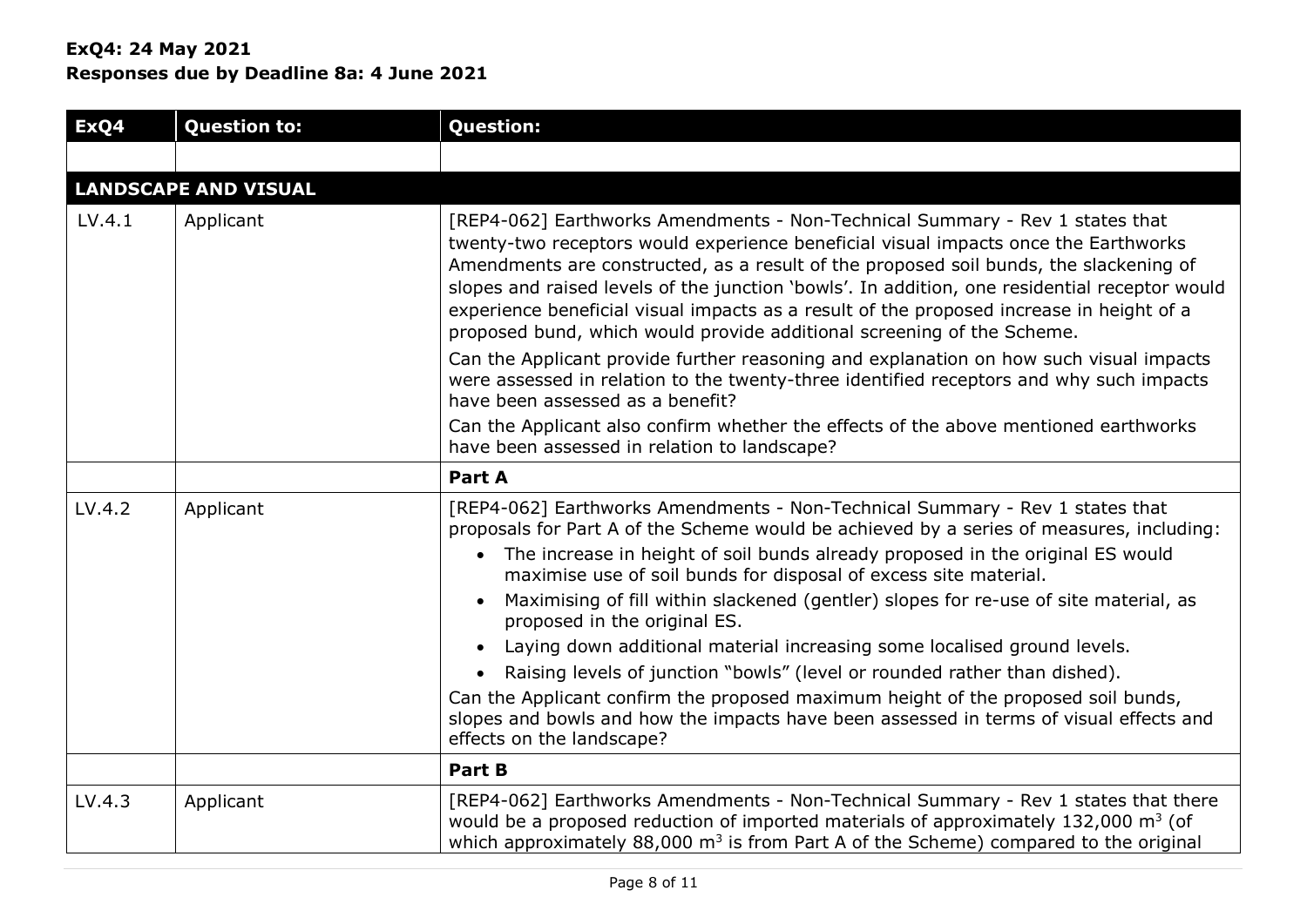| ExQ4 | <b>Question to:</b>         | <b>Question:</b>                                                                                                                                                                                                                                                                                                                                                                                                                          |
|------|-----------------------------|-------------------------------------------------------------------------------------------------------------------------------------------------------------------------------------------------------------------------------------------------------------------------------------------------------------------------------------------------------------------------------------------------------------------------------------------|
|      |                             | ES, which is anticipated to lead to approximately $110,000$ m <sup>3</sup> to be used onsite rather<br>than being disposed offsite. These proposals for Part B of the Scheme would be achieved<br>by the following:                                                                                                                                                                                                                       |
|      |                             | Creation of new soil bunds to maximise re-use of excess site material.<br>Maximising of slopes for re-use of excess site material.<br>Laying down additional material increasing some localised ground levels.<br>Raising levels of junction "bowls" (level or rounded rather than dished).<br>Creating new, temporary soil storage areas.<br>Utilising borrow pits to exchange and win additional material suitable for<br>construction. |
|      |                             | Can the Applicant confirm the proposed maximum height of the proposed soil bunds,<br>slopes and bowls and how the impacts have been assessed in terms of visual effects and<br>effects on the landscape?                                                                                                                                                                                                                                  |
|      |                             |                                                                                                                                                                                                                                                                                                                                                                                                                                           |
|      | <b>MATERIAL RESOURCES</b>   |                                                                                                                                                                                                                                                                                                                                                                                                                                           |
|      |                             | The ExA does not wish to ask any further questions on this topic at this point in the<br>Examination.                                                                                                                                                                                                                                                                                                                                     |
|      |                             |                                                                                                                                                                                                                                                                                                                                                                                                                                           |
|      | <b>NOISE AND VIBRATION</b>  |                                                                                                                                                                                                                                                                                                                                                                                                                                           |
|      |                             | The ExA does not wish to ask any further questions on this topic at this point in the<br>Examination.                                                                                                                                                                                                                                                                                                                                     |
|      |                             |                                                                                                                                                                                                                                                                                                                                                                                                                                           |
|      | POPULATION AND HUMAN HEALTH |                                                                                                                                                                                                                                                                                                                                                                                                                                           |
|      |                             | The ExA does not wish to ask any further questions on this topic at this point in the<br>Examination.                                                                                                                                                                                                                                                                                                                                     |
|      |                             |                                                                                                                                                                                                                                                                                                                                                                                                                                           |
|      |                             |                                                                                                                                                                                                                                                                                                                                                                                                                                           |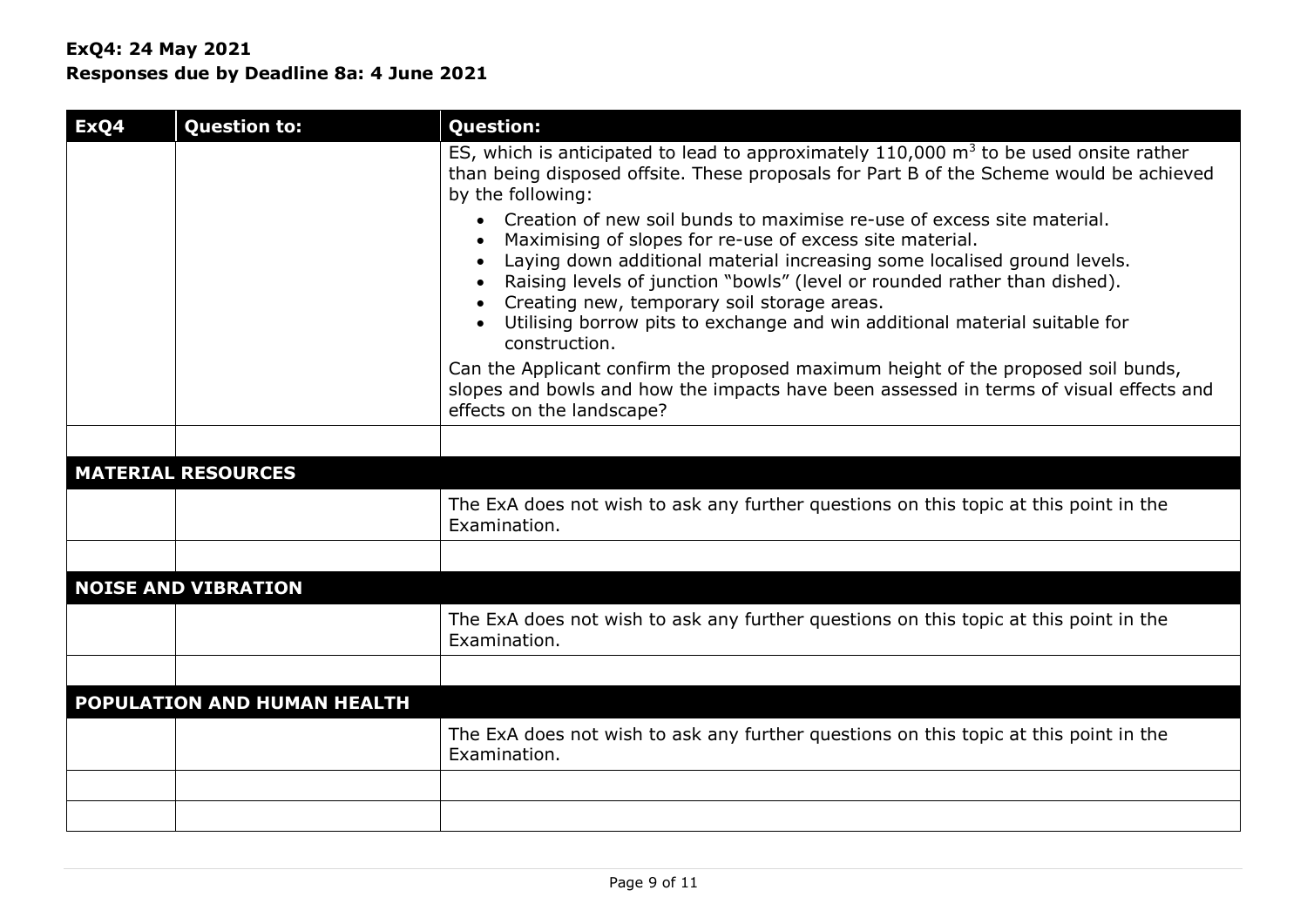| ExQ4          | <b>Question to:</b>          | <b>Question:</b>                                                                                                                                                                                                                                                                                                                                                                                                                                                                                                                                                                                                                                                                                                                                    |  |
|---------------|------------------------------|-----------------------------------------------------------------------------------------------------------------------------------------------------------------------------------------------------------------------------------------------------------------------------------------------------------------------------------------------------------------------------------------------------------------------------------------------------------------------------------------------------------------------------------------------------------------------------------------------------------------------------------------------------------------------------------------------------------------------------------------------------|--|
|               | <b>TRAFFIC AND TRANSPORT</b> |                                                                                                                                                                                                                                                                                                                                                                                                                                                                                                                                                                                                                                                                                                                                                     |  |
|               |                              | The ExA does not wish to ask any further questions on this topic at this point in the<br>Examination.                                                                                                                                                                                                                                                                                                                                                                                                                                                                                                                                                                                                                                               |  |
|               |                              |                                                                                                                                                                                                                                                                                                                                                                                                                                                                                                                                                                                                                                                                                                                                                     |  |
|               | <b>WATER ENVIRONMENT</b>     |                                                                                                                                                                                                                                                                                                                                                                                                                                                                                                                                                                                                                                                                                                                                                     |  |
| <b>WE.4.1</b> | EA                           | The EA [REP5-044] requested that the Flood Risk Assessment should be updated to<br>include the risk implications of the proposed temporary bridge across the River Coquet.<br>The applicant has submitted a Flood Risk Assessment Addendum - River Coquet - Rev 1<br>[REP7-015] which seeks to address this point in light of the proposed changes and recent<br>geotechnical investigations.<br>Could the EA confirm if it is satisfied with the information submitted and if there are any<br>remaining concerns regarding the effects of the proposed changes on flooding?                                                                                                                                                                       |  |
| <b>WE.4.2</b> | EA<br><b>NE</b>              | The EA [REP5-044] and NE [REP5a-004] have expressed concerns regarding the effect of<br>the change request for stabilisation work and southern access works on to the River<br>Coquet, particularly in relation to its geomorphology. Consequently, the EA has requested<br>that the River Coquet Geomorphology Modelling Assessment be updated. The Applicant<br>has submitted the River Coquet Fluvial Geomorphology Assessment [REP07-003] in order<br>to address these concerns.<br>Can the EA and NE please confirm if they are satisfied with the information submitted and<br>if there are any remaining concerns in relation to the effects of the change request for<br>stabilisation work and southern access works on the River Coquet?  |  |
| <b>WE.4.3</b> | EA                           | The EA [REP5-044] has stated that a plan identifying the borrow pits which require<br>dewatering and daily quantity and duration/ restoration proposals has been asked to be<br>submitted as part of the DCO submission. In addition, it has also stated that a dewatering<br>assessment should consider impacts to unknown licensed and private water supplies and<br>groundwater dependent designation such as peat bogs. Subsequently, the Applicant has<br>submitted a Borrow Pit Dewatering Assessment [REP7-004] in order to address the EA's<br>concerns.<br>Can the EA confirm if it is satisfied with the information submitted and if there are any<br>remaining concerns regarding the borrow pit dewatering assessment and its impacts? |  |